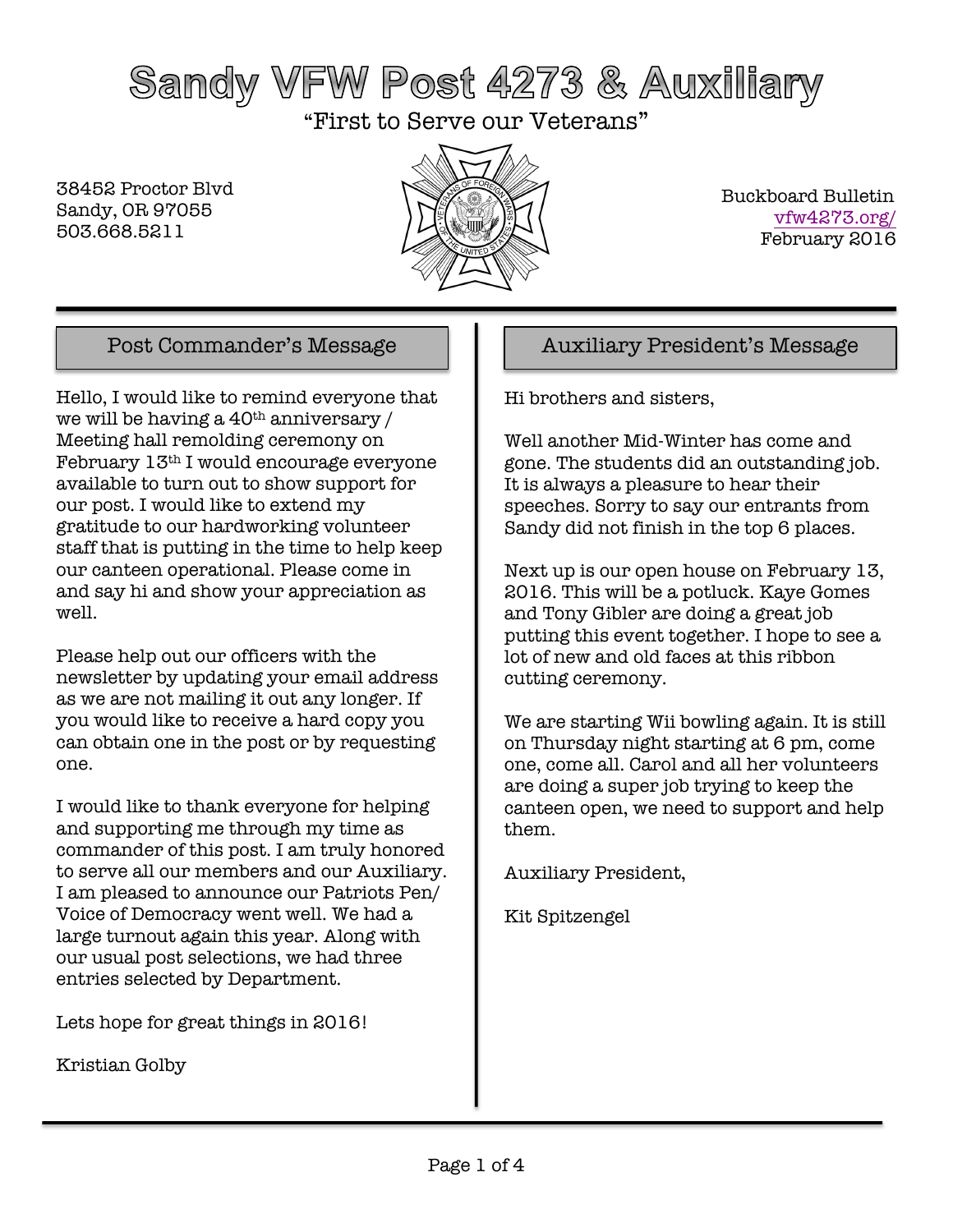### Post Chaplain

... for in You do I trust; cause me to know the way in which I should walk... Psalms 143:8

Our prayers and thoughts are with the following members, as well as their family and friends: **Mike Kennedy, Charlie Jordan, Ace Way**, all of whom are experiencing serious health issues at this time. Our thoughts and prayers go out to our post member Cory Homsley whose wife, Alisha, passed on recently. Cory is the grandson of Voriece Blair.

O Lord my God, I cried unto thee, and thou hast healed me

Psalms 30:2

If you know of a member who is having health issues or a member who has passed away please let me know: jimmitchell03@gmail.com

Post Chaplain, Jim Mitchell

Thou wilt keep him in perfect peace, whose mind is stayed on thee: because he trusteth in thee.

Isaiah 55:12

### Auxiliary Chaplain

Lois Leavitt collapsed from low blood pressure, while baking at the post. She was rushed to Gresham Hospital for a few days and is doing fine now. she wished to thank the men of the post for the rose bouquet they sent.

Our condolences go to Linda Hogan who lost her father. So sorry Linda, God bless.

Chaplain Judy Gascon 503-668-3748



Tuesday – Saturday 3:00pm to 7:00pm

Welcome back! We have reopened with a staff of wonderful volunteer bartenders. Without them it would not be possible.

Taco Tuesday has been a big success. The tacos are the best in town and not your everyday taco, much thanks to Chef Mathias Engblom from The Rendezvous Grill. Thursday night we will have the return of Wii Bowling at 6:00pm. Friday night we have been serving dinner at the Post, come check it out.

Sunday, February 7th we will be open for the Superbowl at 2:30pm with tailgate food from Mathias.

So many people to thank, some I can't think enough: Kris Engblom, Dan Copher, John Lamb, Mathias Engblom, Candi Engblom, Fawnda Buck, Katie Rundell, Kit Spitsengel, Chris Stadstad, Jewell Lamb, Tony Gibler, Dora Fitzpatrick, Karli Engblom, Kaye Gomes, Ken Hershberger and Bill Miller. I'm sorry if I missed anyone's name.

And a BIG THANK YOU to all of our loyal customers. Hopefully we will be getting more as the days go by.

Carol Engblom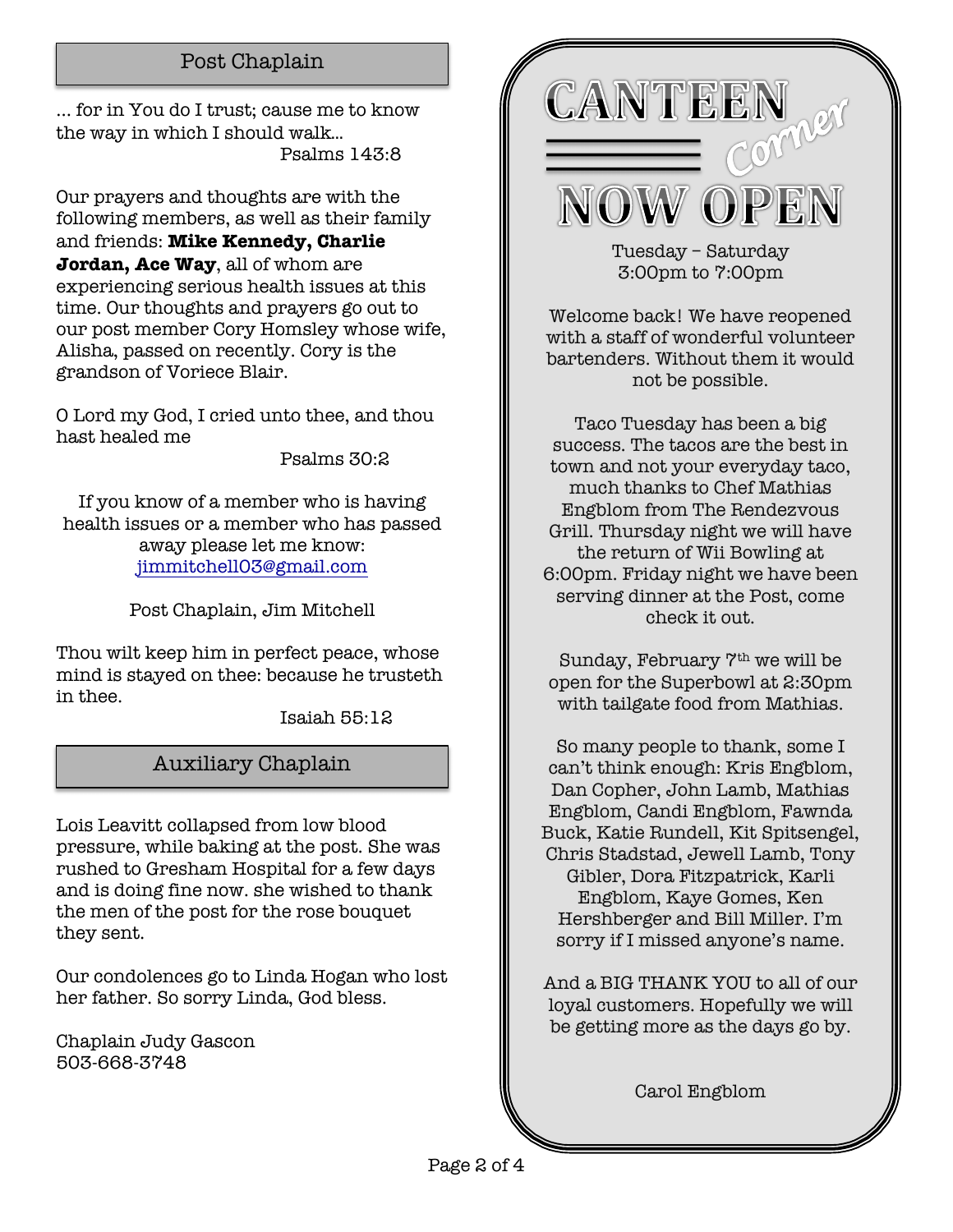## **UPCOMING EVENTS**

### SUNDAY FEBRUARY 7

Superbowl Party Hosted by Carol Engblom

Come tailgate before the big game with food from Chef Mathias Engblom from the Rendezvous

> Party starts at 2:30pm Kickoff at 3:30 pm

### SATURDAY FEBRUARY 13

Ribbon Cutting Ceremony & Reception

The Sandy VFW Post 4273 invites the community to attend our 40th Anniversary Celebration and Ribbon Cutting Ceremony for our recently remodeled Meeting Room. Reception and potluck to follow.

4:00pm – 8:00pm

| Commander             | Kris Golby      |
|-----------------------|-----------------|
| Sr. Vice Commander    | Allen Anderson  |
| Jr. Vice Commander    | Tony Gibler     |
| Quartermaster         | John Lamb       |
| Chaplain              | Jim Mitchell    |
| Judge Advocate        | William Miller  |
| Surgeon               | Dan Copher      |
| 1 Year Trustee        | Ken Hershberger |
| 2 Year Trustee        | William Miller  |
| <b>3 Year Trustee</b> | Merle Stewart   |
| Adjutant              | Gary Lightcap   |
| Service Officer       | Casey Wood      |

### Sandy VFW Celebrates 40 years of Service

Sandy Veterans of Foreign Wars Post #4273 invites the community to join us Saturday, February 13th from 4:00 to 8:00pm for our 40<sup>th</sup> Anniversary Celebration & Ribbon Cutting Ceremony of our newly remodeled main hall. The VFW Hall is located at 38452 Proctor Blvd. In 2015 work was completed remodeling the main hall on the upper floor. The room had remnants from days long past including vintage 70's wall paneling. The only thing the hall seemed to actually have going was the beautiful solid wood floor. The general feeling of the old hall was dark, cold and somewhat foreboding. Insulation and sheetrock were installed along with new window trim and ceiling fans. What a change some elbow grease can make! The new main hall is absolutely beautiful and inviting.

Plans are now in the works to use this new space not just as a meeting hall but as a space available for private parties, and for members to lounge in day- to-day. An antique 1940's Valley 9' regulation pool table was donated and set up for use as well as a foosball table.

For more information, contact Sandy VFW Post 503-668-5211

### Post Officers **Auxiliary Officers**

| President                 | Kit Spitzengel   |
|---------------------------|------------------|
| <b>Sr. Vice President</b> | Sardi Bowyer     |
| Jr. Vice President        | Wanda Michaels   |
| Treasure                  | Midge Watkins    |
| Chaplain                  | Judy Gascon      |
| Secretary                 | Jackie Key       |
| Guard                     | Nancy Davis      |
| Conductress               | Dora Fitzpatrick |
| Trustee 1                 | Prentiss Edwards |
| Trustee 2                 | Jean Bettencourt |
| Trustee 3                 | Kathy Dunn       |
| Patriotic Instructor      | Lois Leavitt     |